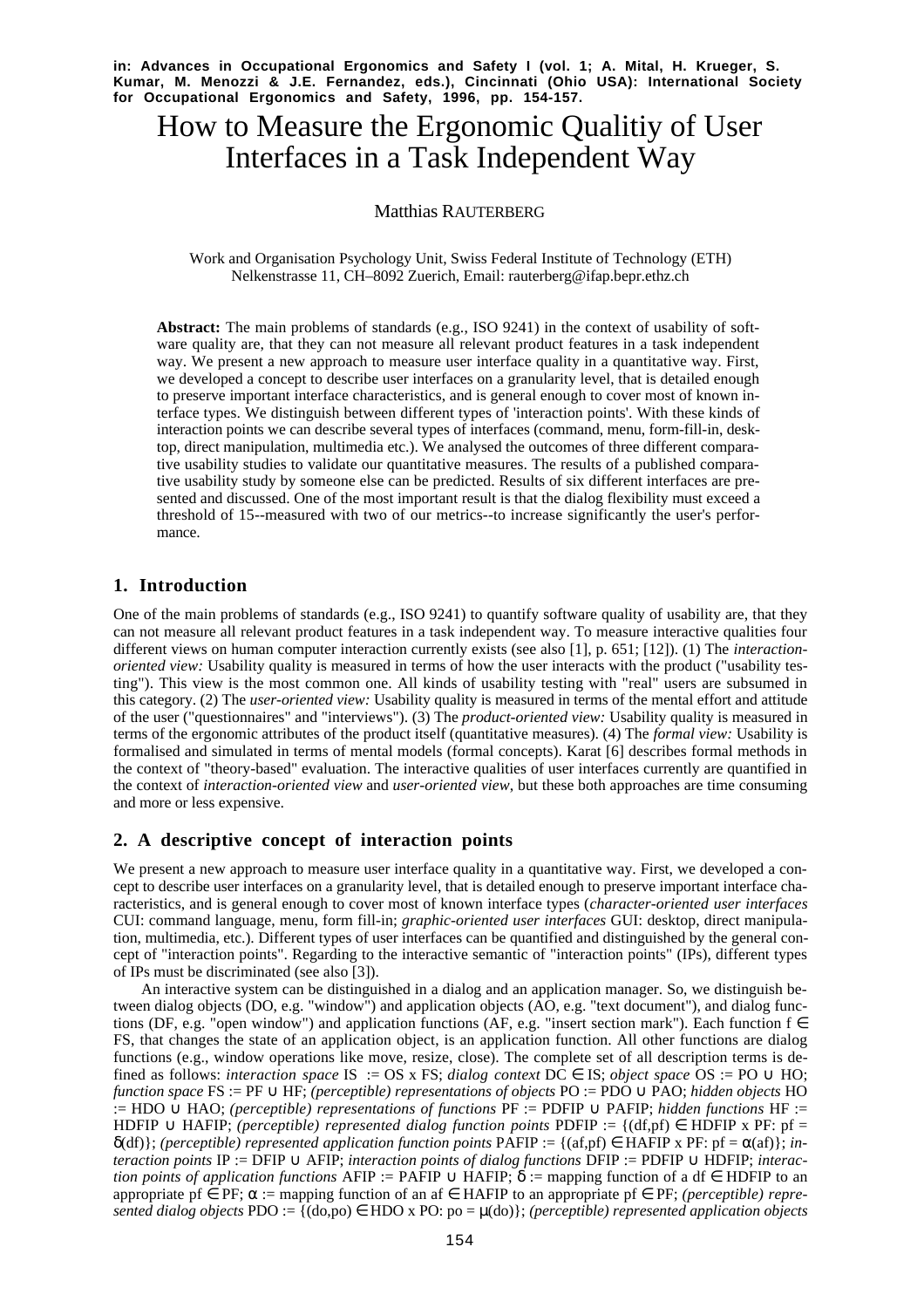## **Advances in Occupational Ergonomics and Safety I (2 Vol.) 1996**

#### *M. Rauterberg / How to Measure the Ergonomic Quality of User Interfaces*

 $PAO := \{(a0, p0) \in HAO \times PO: p0 = v(a0)\}\;$ ;  $\mu :=$  mapping function of a dialog object do  $\in DO$  to an appropriate po  $\in$  PO;  $v :=$  mapping function of an application object ao  $\in$  AO to an appropriate po  $\in$  PO.

A dialog context (DC) is defined by all available objects and functions in the actual system state. If in the actual DC the set of available functions changes, then the system changes from one DC to another. All dialog objects (functions, resp.) in the actual DC are either perceptible (PO, PF) or hidden (HO, HF). Four different mapping functions relate perceptible structures to hidden objects or functions.

Each interaction point (IP) is related to at least one interactive function. If both mapping function's δ and α are of the type 1:m(any), then the user interface is a command interface. If both mapping function's δ and  $α$ are of the type 1:1, then the user interface is a menu or direct manipulative interface where each  $f \in FS$  is related to a perceptible structure PF. The perceptual structure (visible, audible, or tactile) of a function (PF) can be, e.g., an icon, earcon, menu option, command prompt, or other mouse sensitive areas.

The intersection of PF and PO is sometimes not empty: PF  $\cap$  PO  $\neq \emptyset$ . In the context of graphical interfaces icons are elements of this intersection, e.g., PDFIP "copy" ≡ PDO "clipboard", PAFIP "delete" ≡ PAO "trash" (see Figure 1). Each interaction point (IP) is related to at least one interactive function.



**Figure 1.** An actual dialog context (DC) of a direct manipulative interface with the representation space of the interactive object (PAO: e.g., data window; PDO: e.g., trash), and the representation space (PF: marked by circles) of the interactive functions (PAFIP: e.g., pop-up menu, trash; PDFIP: e.g., window scrolling).

One important difference between a menu and a direct manipulative interface can be the "interactive directness". A user interface is 100% interactively direct, if the user has fully access in the actual dialog context to all  $f \in$ FS (cf. [7]). Good interface design is characterised by optimising the multitude of DFIPs (e.g. "flatten" the menu tree; see [8]) and by allocating an appropriate PDFIP to the remaining HDFIPs.

# **3. Quantitative measures of user interface characteristics**

To estimate the amount of functional feedback of an interface the following ratio is calculated: "number of PFs" (#PF = #PDFIP + #PAFIP) divided by the "number of HFs" (#HF = #HDFIP + #HAFIP) per dialog context. This ratio quantifies the average "amount of functional feedback" of the function space (FB; see Formula 1). We abbreviate the number of all different dialog contexts with D. A GUI has often a very large number of DCs. To handle this problem we take only all task related DCs into account. Doing this, our measures will give us a lower estimation for GUIs.

Formula 1: Functional feedback:  
\n
$$
FB = \frac{1}{D} \sum_{d=1}^{D} (\# \text{PF}_d / \# \text{HF}_d) * 100\%
$$

Formula 3: Application flexibility:  

$$
DFA = \frac{1}{D} \sum_{d=1}^{D} (\# HAFIP_d)
$$

Formula 2: Interactive directness: 
$$
\overline{S} = \overline{S}
$$

$$
ID = \left\{ \frac{1}{P} \sum_{p=1}^{P} \ln g \left( \text{PATH}_p \right) \right\} * 100\%
$$

**Formula 4: Dialog flexibility:**

$$
DFD = \frac{1}{D} \sum_{d=1}^{D} (\# HDFIP_d)
$$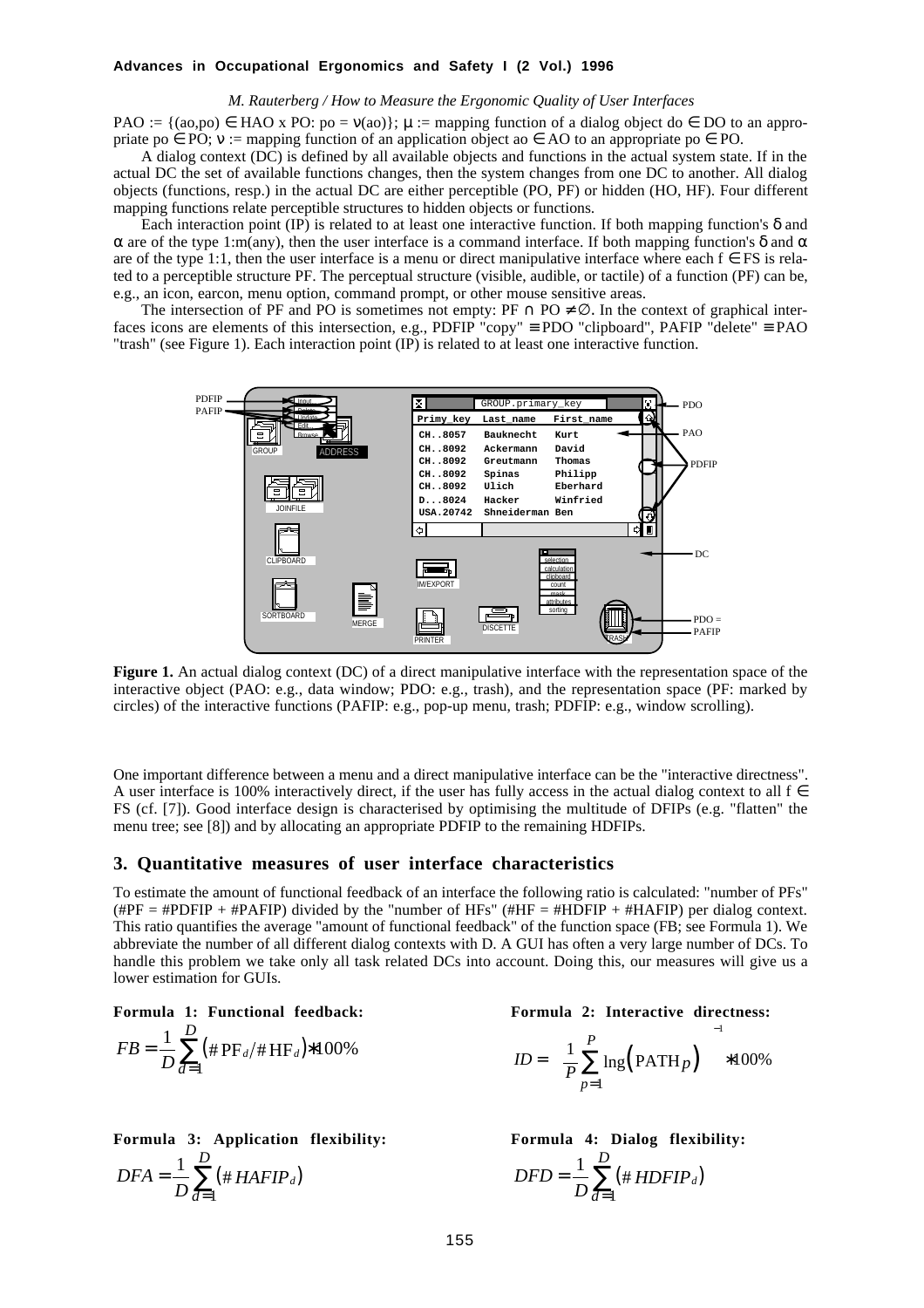## **Advances in Occupational Ergonomics and Safety I (2 Vol.) 1996**

#### *M. Rauterberg / How to Measure the Ergonomic Quality of User Interfaces*

The average length (lng) of all possible sequences of interactive operations (PATH) from the top level dialog context (DC, e.g., 'start context') down to DCs with the desired HAFIP or HDFIP can be used as a possible quantitative measure of "interactive directness" (ID, see Formula 2). The measure ID delivers two indices: one for HAFIPs and one for HDFIPs. A PATH has no cycles and has not more than two additional dialog operations compared with the shortest sequence. An interface with the maximum ID of 100% has only one DC with path lengths of one dialog step. We abbreviate the number of all different dialog paths with P.

To quantify the flexibility of the application manager we calculate the average number of HAFIPs per dialog context (DFA; see Formula 3). To quantify the flexibility of the dialog manager we calculate the average number of HDFIPs per dialog context (DFD; see Formula 4). A modeless dialog state has maximal flexibility (e.g., "command" interfaces). To interpret the results of our measures appropriately, we need empirical studies.

# **4. The empirical validation**

We carried out two different comparative usability studies to validate our measures [9] [2]. A third external comparative study [5] was used for a cross validation. All three investigated software products have the same application manager, but two different dialog managers each.

#### *4.1. Results and discussion of experiment-I*

We [9] compared an old, ascii-based CUI-interface (menu) of a relational database management system with a new GUI-interface (desktop). The main result of this empirical investigation was, that the mean task solving time with the GUI is significantly shorter than with the CUI interface (see last column in Table 1). How can we explain this difference? Our first interpretation of this outcome was the supposed different amount of 'transparency' [13], because one aspect of 'transparency' is 'feedback' (see [4], pp. 318-321).

Interesting is the fact, that the GUI supports the user with less "functional feedback" (FB =  $66\%$ , see fourth column in Table 1) on average than the CUI (FB = 73%). This amount of FB of the CUI is caused by 22 small DCs with FB = 100%; the GUI has only 14 DCs with FB = 100%. The amount of functional feedback seems not to be related to the advantage of GUIs. There must be another reason to explain the performance difference between CUI and GUI.

The "interactive directness" is not quite different between both interfaces (CUI: ID =  $24.7\%$  for AFIPs and 23.2% for DFIPs versus GUI: ID = 22.5% for AFIPs and 25.5% for DFIPs, see Table 1). Only the two measures of "flexibility" show an important difference (CUI:  $DFA = 12.1$  and  $DFD = 10.1$  versus GUI:  $DFA =$ 19.5 and DFD = 20.4, see Table 1). We interpret this result to the effect that flexibility must exceed a threshold to be effective (DFD,  $DFA > 15$ ).

| Experi<br>ment | Interface type and<br>dialog structure | D   | <b>FB</b><br>$\%$ | ID(AFIP)<br>% | ID(DFIP)<br>$\%$ | <b>DFA</b> | <b>DFD</b> | empirical result<br>(p-significance) |
|----------------|----------------------------------------|-----|-------------------|---------------|------------------|------------|------------|--------------------------------------|
|                | CUL-hierarchical                       | 36  | 73                | 24.7          | 23.2             | 12.1       | 10.1       | CUI « GUI<br>$p \leq .001$           |
|                | GUI-hierarchical                       | 28  | 66                | 22.5          | 25.5             | 19.5       | 20.4       |                                      |
| Ш              | Multimedia-<br>hierarchical            | 68  | 100               | 25.1          | 28.1             | 3.6        | 0.5        | $MM$ hier = MMnet<br>$p \leq .085$   |
| Ш              | Multimedia-net<br>shaped               | 65  | 100               | 40.7          | 46.3             | 4.2        | 1.3        |                                      |
| Ш              | CUI-hierarchical                       | 363 | 86                | 20.9          | 23.9             | 2.0        | 1.9        | $CUIhier = CUInet$<br>$p \leq .825$  |
| Ш              | CUI-net shaped                         | 389 | 90                | 15.8          | 21.9             | 1.3        | 2.7        |                                      |

**Table 1.** Comparison our three empirical validation studies relating to the quantitative measures ID, FB, DFA, and DFD. P is the number of all different dialog PATHs for an AFIP or a DFIP; D is the number of all different DCs. ["I1 « I2": interface-2 is better than interface-1]

### *4.2. Results and discussion of experiment-II*

If our interpretation of the outcome of experiment-I is correct then we can not find a significant performance difference for dialog structures that remain under the assumed threshold of 15. To control the factor of feedback we carried out a second experiment with a multimedia information system that has 100% functional feedback for both interfaces [2]. We picked out a multimedia information system with a hierarchical dialog structure where DFA and DFD are clearly under 15. We implemented a comparable system with a net-shaped dialog structure where DFA and DFD had nearly the same ratio of flexibility as in experiment-I:  $DFA_{GUI} / DFA_{CUI} = 1.6$  and  $DFA_{MMnet}$  /  $DFA_{MMhier} = 1.2$ ;  $DFD_{GUI}$  /  $DFD_{CUI} = 2.0$  and  $DFD_{MMnet}$  /  $DFD_{MMhier} = 2.6$ .